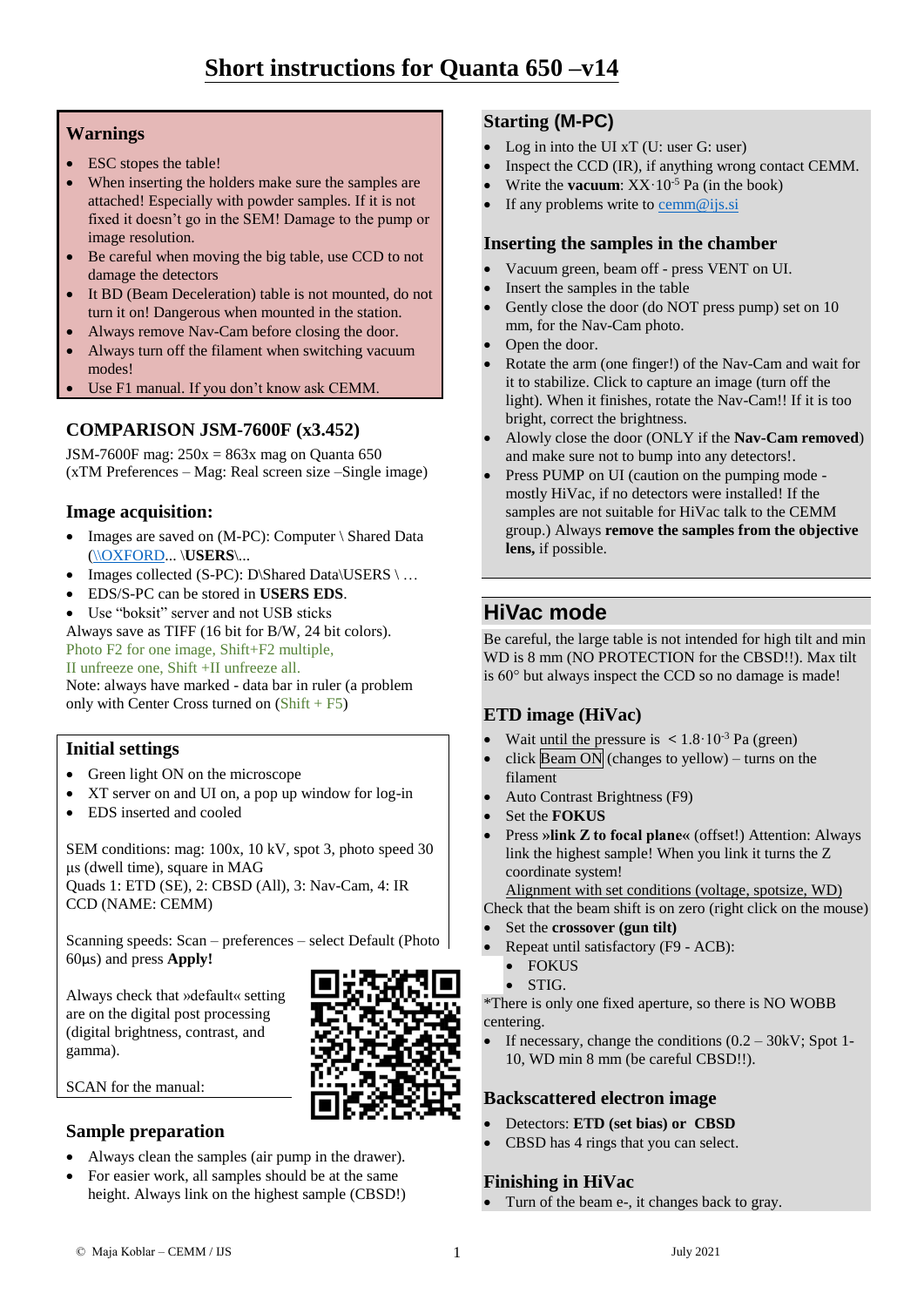# **LoVac mode**

Check that LFD and CBSD are inserted **TURN OFF THE FILAMENT when switching between** 

**vacuum modes! Max pressure (recommended by a service technician) up to 120 Pa.**

**\*Note: if the sample is vacuum compatible always pump first in HiVac and ten switch to LoVac. If it is not suitable for high vacuum you have to work in ESEM mode \***

- Check the amount of DI water, if low contact CEMM
- Always move the sample away from the lens! (Manually lower, if you have linked enter Z> 30 mm, if not linked 0 is the lowest value and enter.)
- Click Mode: Low Vacuum (selected pressure 70 Pa)
- The system asks you which PLA you have (No Accessory)
- The system tells you to open the valve!
- Start in the middle 70 Pa pressure, you change the biasing LFD.
- You can do: Tools Preferences ESEM Purge (Custom!)
- Raise the sample back to 10mm marker
- Be careful LFD is slow! Set the scan speed.
- Beam ON
- Change magnification
- AutoContrastBrightness (F9)
- Set FOCUS
- **»Link Z to focal plane«** (offset!) Attention: Always link the highest sample! When you link it turns with the Z coordinate system!

Beam alignment (voltage, spot, WD) Check that the beam shift is on zero

- Set the **crossover**
- Repeat until satisfactory: FOKUS in STIG. If necessary, change the conditions (0.2 - 30kV; Spot 1- 10, WD (\* min height is 8 mm, watch out for CBSD), chamber pressure and bias on the LFD.

#### **Ending in LoVac**

- Turn off e- BEAM, it turns gray.
- If the sample is vacuum compatible, switch to HiVac (remove the sample from the lens!)
- The system tells you to close the EB valve
- Then wait a while (you see the pressure in the chamber drop)

#### **Removing the sample**

- Lower the height
- Press VENT
- Remove the samples
- Slowly close the door and press evenly
- Press PUMP in the HiVac mode
- Wait to see the vacuum  $(1,8.10^{-3} \text{ Pa} < ... < 2,31.10^{-2} \text{ Pa})$

#### **End of the session**

- **File – Log Off user (it turns off the CCD)**
- clean up after yourself, sign in the notebook
- if you turn off the monitor last day (right for both)

#### USEFULL keys \*manual: F12 = Compucentric rotation Shift  $+F12$  = scan rotation  $Shift + F1 = image properties$  $Ctrl + Shift + S = save all$

#### **OBSERVATION tips:**

»High resolution« Mag > 50kx, Spot size 1,2 and min WD. Remember the source is  $W$  – not FEG! Standard imaging Spot size 3,4,5 (SE, CBSD, LFD, GSED) EDS or more contrast on the BSE: Spotsize  $>5$ , if the sample permits Voltage from 5kV to 30kV, BD do 4kV (flat samples).

#### **Working in ESEM mode\***

If the sample cannot be in HiVac. Check the phase diagram to see the pressure and water vapor. Caution: you can damage the EDS!!

- Remove the EDS!!
- Always use clean gloves no particles on the PLA
- Remove the CBSD (don't rotate you can unscrew the lining tube!)
- Mount the PLA (HiRes or EDS) or take out the LFD and mount the GSED.
- Select "no purge"
- Check the water level.
- You insert the sample normally, away from the lens
- Set the mode (ESEM) and click PUMP (max 130Pa).
- The system asks you for a PLA select the right one visible on the CCD.
- Open EBV when the window appears!
- Only then can you choose a higher pressure (up to approx. 2000 Pa) !!!
- Normal operation \* (approx. 800 Pa)
- Ending turn off the e- beam
- Remove the sample away from the objective lens
- Vent in ESEM mode (never switch to HiVac mode if there is a wet sample inside!)
- When you remove the samples, close the chamber
- Insert the proper detectors and remove the PLA (insert EDS at the end!)
- Click HiVac and PUMP
- The system tells you to close EBV

ESEM is done by prior arrangement with CEMM. Working in LoVac and ESEM is recommended in the afternoon to pump the system overnight.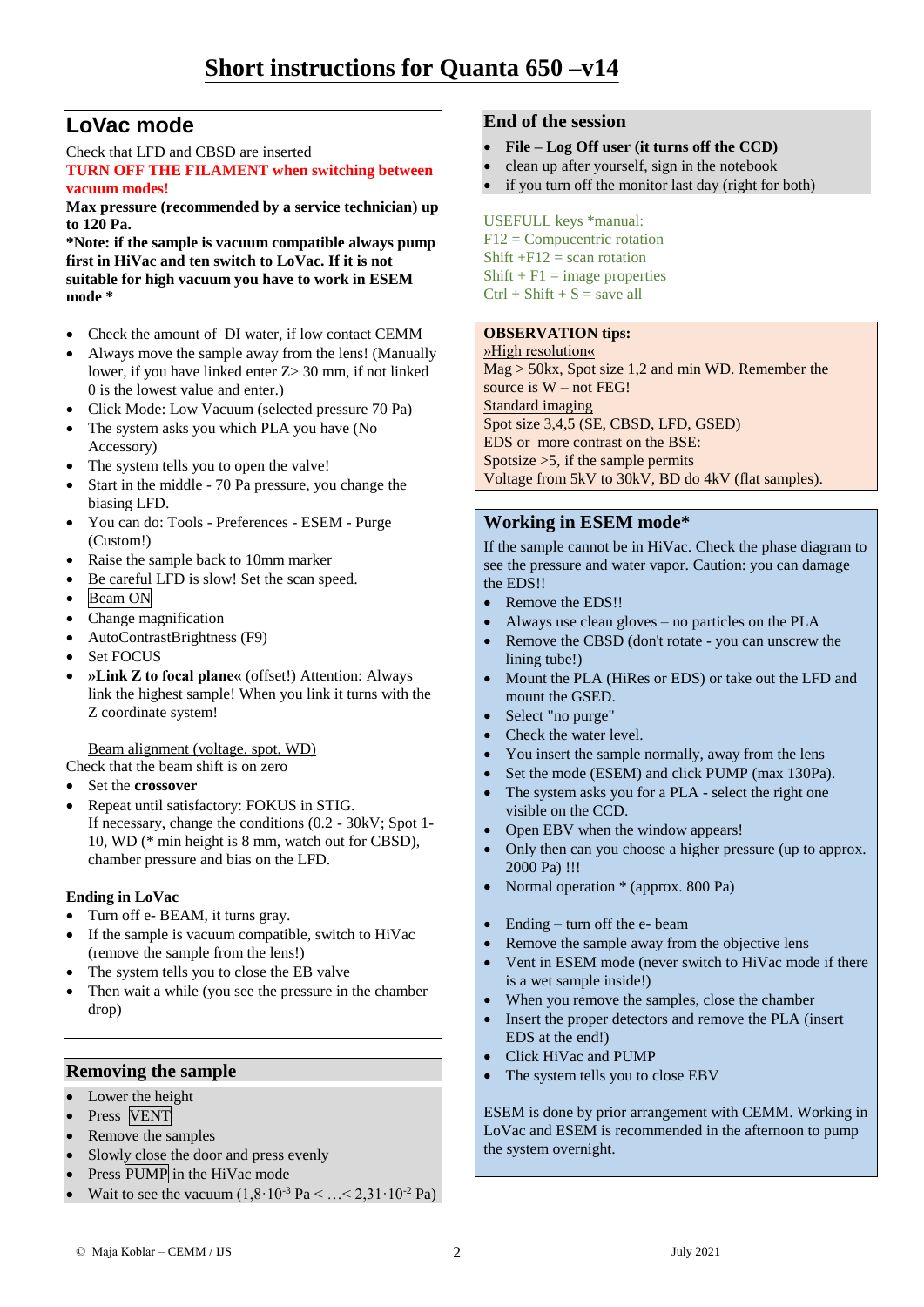## **Working with EDXS**

• Acceleration voltage 5-30 kV (for light elements: 5-10 kV and heavier: 10-20 kV, it is important that 2.5 is above the highest characteristic line)

- Current high (spot from 4 to 10 if the sample allows)
- The sample should be on WD 10 mm

• At the bottom of the screen, check that the values are the same as on the microscope (e.g.: Mag) if not: CLICK Tidy UP!

• Read the manufacturer's instructions (on the desktop) • **Cobalt standard for ESEM is in the drawer!**

#### Beginning:

- If the PC is not turned on (password: supervisor)
- Open AZtec (version 4.3), both lights are on (green ON, blue - cooled) and EDS is inserted.
- Select "New Project" and a new window will open: - write the name and select the location of the USERS EDS folder (always save the project, you can process the data again later).

Select YOUR or "Default profile". Do not change other profiles: Tools - User Profile… -Save As… (Export to your folder just in case – it can be deleted (error) - service technician informed).

#### EDS-SEM:

You can work within the (numbers follow usability):

- Analyzer (just EDS) -4)
- Point & ID (image and EDS): most useful -1)
- Linescan (line elements) -3)
- Map: second most useful -2)
- Optimize (semi or full quant) -5)

#### *Qualitative or quantitative ("standardless")*

- 1) **Point & ID** + quant and report Step by step:
- **Describe Specimen**: describe the pattern and add tags, images… Select if coated – i.e. C.
- **AZtecLive:** without stopping the system, you move and search for the desired area. If you know what you are looking for skip it!
- **Scan Image**: you can scan up to two images (settings), make sure the BSE is in 1 QUADRANT (on ESEM), otherwise you get two SE images! The area will be marked on both. You can add text, tags, and measurements…
- **Acquire Spectra**: Sets the capture conditions (no need if you have your default settings). Otherwise you go to Settings, select the energy range, number of channels, processing time, spectrum capture time (auto, live time, counts), unchecked pulse pile up correction. Always check on the right: Mini View to see how many cps and dead time. Mark the area. You can mark more and work in sequence, you look at this in the Data View at the top right, you can also stop them there, delete them. You can add text and arrows to the recorded spectrum. You can export the image - settings you can set the exact dimensions of the image.
- **EXECUTE:** Confirm Elements: If you want to look at the spectrum and peaks in more detail. You highlight the elements (selected ? and double-click on the top of the spectrum, it shows you overlaps / matches). Go to settings and check Show Fitted Spectrum. If these match then the elements are chosen correctly. This is especially important because the elements overlap.
- **Calculate composition** gives you quantitative results according to settings (normalized). Watch out if you save the items click Requantify! You have a lot of templates and you choose between wt% on at% (Be careful, if you have wt% it will give you this in the report, otherwise set at%). You can copy by highlighting and copying or going to report results.
- **Compare Spectra:** you can compare multiple spectra from different areas (site, this was not possible in INCI).
- **Report Results**: export in word / excel. You have several options, save everything to the project folder. If you want a special, consult the CEMM team to help you. If you are adding to the same word, click APPEND instead of save as (watch out, this only works on EDS in the hallway).

If you want to combine these steps, you can do a Custom overview, where the steps Scan Image, Acquire Spectra, Confirm Elements, Quant results are combined. But remember to always return to STANDARD settings!

#### 2) **Mapping**

Step by step:

- **Describe Specimen**: describe the sample and add tags, pictures… S Select if coated – i.e. C. For mapping, it is great to set a spot above 5 if the sample allows. Then check the Ratemeter and set the correct process time so that the dead time is below 40% but more counts. Here the Count Rate of 100 kcps shows the true SDD power of a 40 mm<sup>2</sup> X-max detector.
- **AZtecLive:** without stopping the system, you move and search for the desired area. If you know what you are looking for skip it!
- **Scan Image**: you can take up to two images (settings), make sure the BSE is in 1 QUADRANT (on ESEM), otherwise you get two SE images! The area will be marked on both. You can add text, tags, measurements…
- **Acquire Map Data**: Highlights the desired area and starts working when you drop it. Color folders appear on the right. If you have overlaps with certain spectra, be careful because it gives the wrong contrast - here is the real power of TruMap! Fix this for the background and overlapping! The SEM image with the overlaid image can be exported by right-clicking on Export in settings.
- **EXECONSTRUCT Map:** because we have the spectrum stored in a single pixel we can construct a spectrum from the individual area where we mapped. Spectrum reconstruction is stored in Data View. Then in MiniView we can select Compare and see the comparison in histogram or %.
- **Analyze Phases**: here you can enter phases or select the proposed ones to facilitate the presentation of the sample, where the difference in the composition of the elements is one phase…